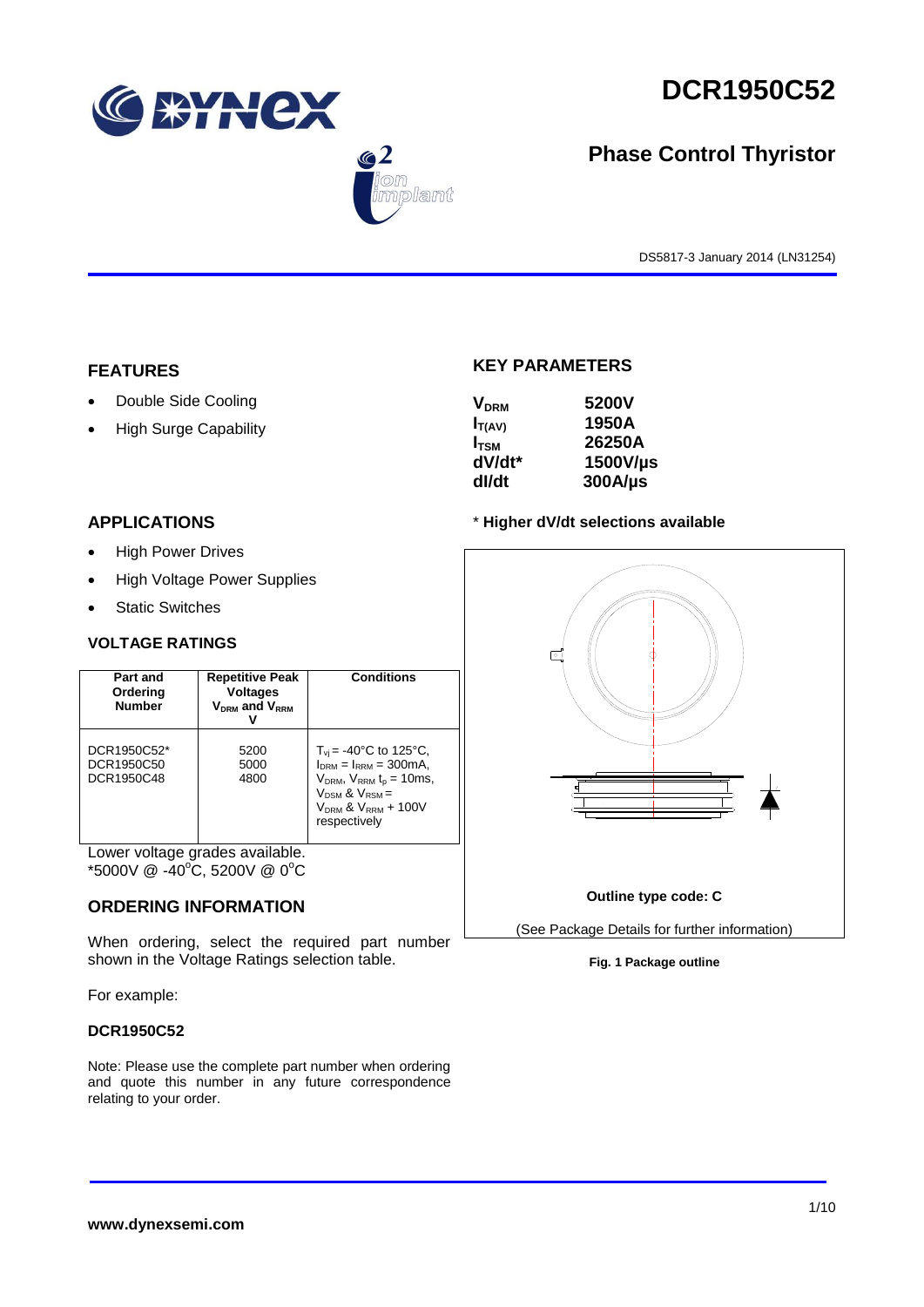



## **CURRENT RATINGS**

**Tcase = 60°C unless stated otherwise**

| Symbol              | <b>Parameter</b>                     | <b>Test Conditions</b>   |      | <b>Units</b> |
|---------------------|--------------------------------------|--------------------------|------|--------------|
| Double Side Cooled  |                                      |                          |      |              |
| $I_{T(AV)}$         | Mean on-state current                | Half wave resistive load | 1950 | A            |
| I <sub>T(RMS)</sub> | <b>RMS</b> value                     | -                        | 3060 | Α            |
| Iτ                  | Continuous (direct) on-state current | $\overline{\phantom{0}}$ | 3000 | Α            |

## **SURGE RATINGS**

| Symbol       | <b>Parameter</b>                        | <b>Test Conditions</b>                           | Max.  | Units             |
|--------------|-----------------------------------------|--------------------------------------------------|-------|-------------------|
| <b>I</b> TSM | Surge (non-repetitive) on-state current | 10ms half sine, $T_{\text{case}} = 125^{\circ}C$ | 26.25 | kA                |
| $l^2t$       | $I2t$ for fusing                        | $V_R = 0$                                        | 3.45  | MA <sup>2</sup> s |

## **THERMAL AND MECHANICAL RATINGS**

| Symbol                         | <b>Parameter</b>                      | <b>Test Conditions</b>                      |             | Min.           | Max.   | <b>Units</b> |
|--------------------------------|---------------------------------------|---------------------------------------------|-------------|----------------|--------|--------------|
| $R_{th(j-c)}$                  | Thermal resistance – junction to case | Double side cooled                          | DC          |                | 0.0101 | °C/W         |
|                                |                                       | Single side cooled                          | Anode DC    | ٠              | 0.0176 | °C/W         |
|                                |                                       |                                             | Cathode DC  | $\blacksquare$ | 0.0239 | °C/W         |
| $R_{th(c-h)}$                  | Thermal resistance – case to heatsink | Clamping force 37kN                         | Double side | ٠              | 0.0025 | °C/W         |
|                                |                                       | (with mounting compound)                    | Single side |                | 0.005  | °C/W         |
| $T_{\rm\scriptscriptstyle VI}$ | Virtual junction temperature          | Blocking V <sub>DRM</sub> / <sub>VRRM</sub> |             |                | 125    | °C           |
| $T_{\text{stg}}$               | Storage temperature range             |                                             |             | $-55$          | 125    | °C           |
| $F_m$                          | Clamping force                        |                                             |             | 33.0           | 41.0   | kN           |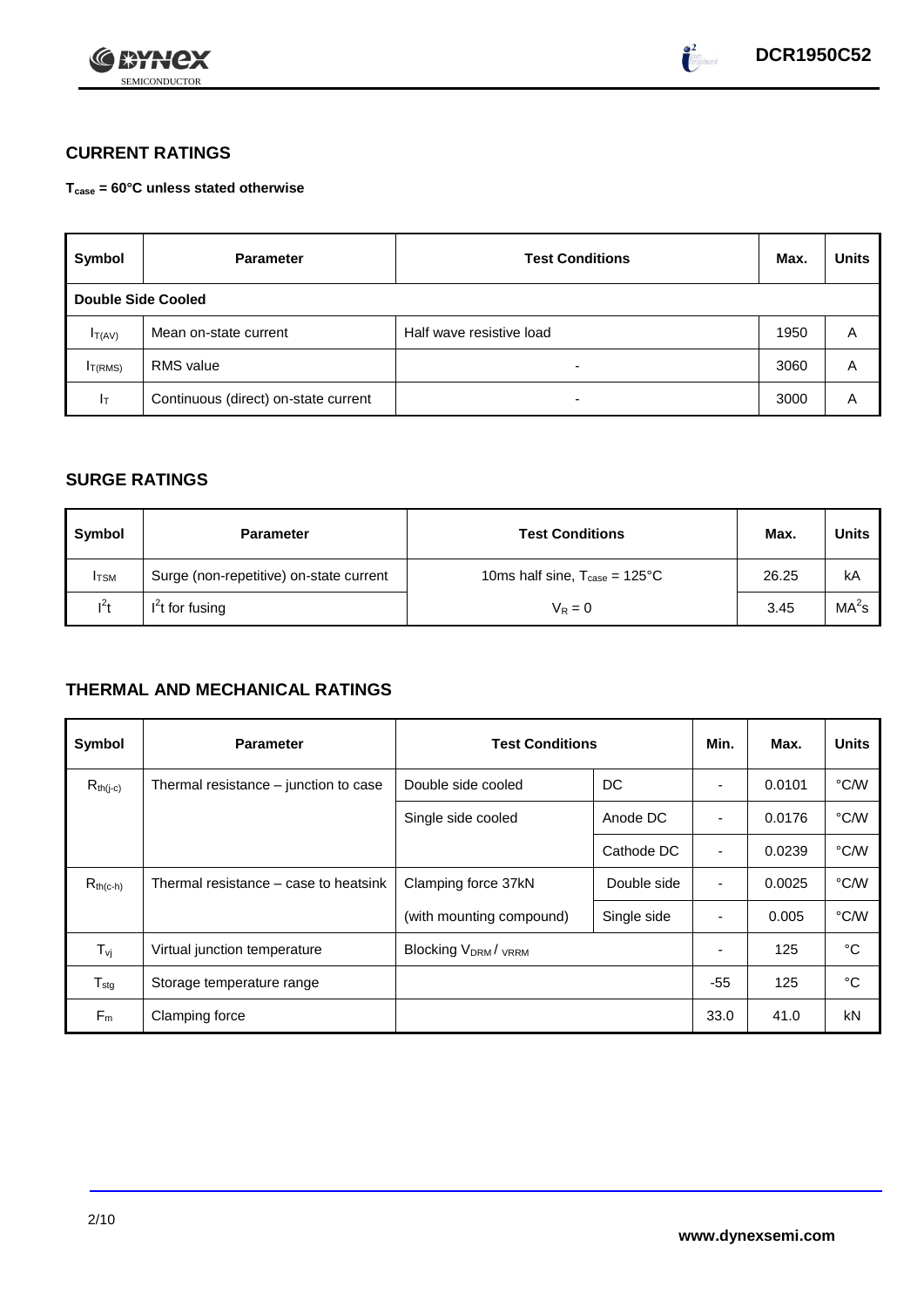

# **DYNAMIC CHARACTERISTICS**

| <b>Symbol</b>    | <b>Parameter</b>                              | <b>Test Conditions</b>                                                                          |                 | Min.                     | Max.  | <b>Units</b> |
|------------------|-----------------------------------------------|-------------------------------------------------------------------------------------------------|-----------------|--------------------------|-------|--------------|
| <b>IRRM/IDRM</b> | Peak reverse and off-state current            | At $V_{RRM}/V_{DRM}$ , $T_{case} = 125^{\circ}C$                                                |                 | $\overline{\phantom{a}}$ | 300   | mA           |
| dV/dt            | Max. linear rate of rise of off-state voltage | To 67% $V_{DRM}$ , T <sub>i</sub> = 125°C, gate open                                            |                 | $\overline{\phantom{a}}$ | 1500  | $V/\mu s$    |
| dl/dt            | Rate of rise of on-state current              | From 67% $V_{DRM}$ to 2x $I_{T(AV)}$                                                            | Repetitive 50Hz | $\overline{\phantom{a}}$ | 150   | $A/\mu s$    |
|                  |                                               | Gate source 30V, 10 $\Omega$ ,                                                                  | Non-repetitive  |                          | 300   | $A/\mu s$    |
|                  |                                               | $t_r$ < 0.5µs, T <sub>i</sub> = 125°C                                                           |                 |                          |       |              |
| $V_{T(TO)}$      | Threshold voltage - Low level                 | 500A to 2000A at $T_{\text{case}} = 125^{\circ}$ C                                              |                 | $\overline{\phantom{a}}$ | 0.932 | $\vee$       |
|                  | Threshold voltage - High level                | 2000A to 7000A at $T_{\text{case}} = 125^{\circ}C$                                              |                 |                          | 1.100 | V            |
| $r_{\text{T}}$   | On-state slope resistance - Low level         | 500A to 2000A at $T_{\text{case}} = 125^{\circ}$ C                                              |                 | $\overline{\phantom{a}}$ | 0.434 | $m\Omega$    |
|                  | On-state slope resistance – High level        | 2000A to 7000A at $T_{\text{case}} = 125^{\circ}C$                                              |                 | $\overline{\phantom{a}}$ | 0.346 | $m\Omega$    |
| $t_{\rm gd}$     | Delay time                                    | $V_D = 67\% V_{DRM}$ , gate source 30V, 10 $\Omega$                                             |                 |                          | 3     | μs           |
|                  |                                               | $t_r = 0.5 \mu s$ , $T_i = 25^{\circ}C$                                                         |                 |                          |       |              |
| $t_q$            | Turn-off time                                 | $T_i$ = 125°C, $V_R$ = 200V, dl/dt = 1A/µs,                                                     |                 | 700                      | 1100  | μs           |
|                  |                                               | $dV_{DR}/dt = 20V/\mu s$ linear                                                                 |                 |                          |       |              |
| $Q_S$            | Stored charge                                 | $I_T = 2000A$ , $T_i = 125^{\circ}C$ , dl/dt – 1A/µs,                                           |                 | 1200                     | 2800  | μC           |
| IL.              | Latching current                              | $T_i = 25^{\circ}C$ , $V_D = 5V$                                                                |                 | $\overline{\phantom{a}}$ | 3     | A            |
| Iн               | Holding current                               | $T_i = 25^{\circ}C$ , R <sub>G-K</sub> = $\infty$ , I <sub>TM</sub> = 500A, I <sub>T</sub> = 5A |                 | $\overline{\phantom{a}}$ | 300   | mA           |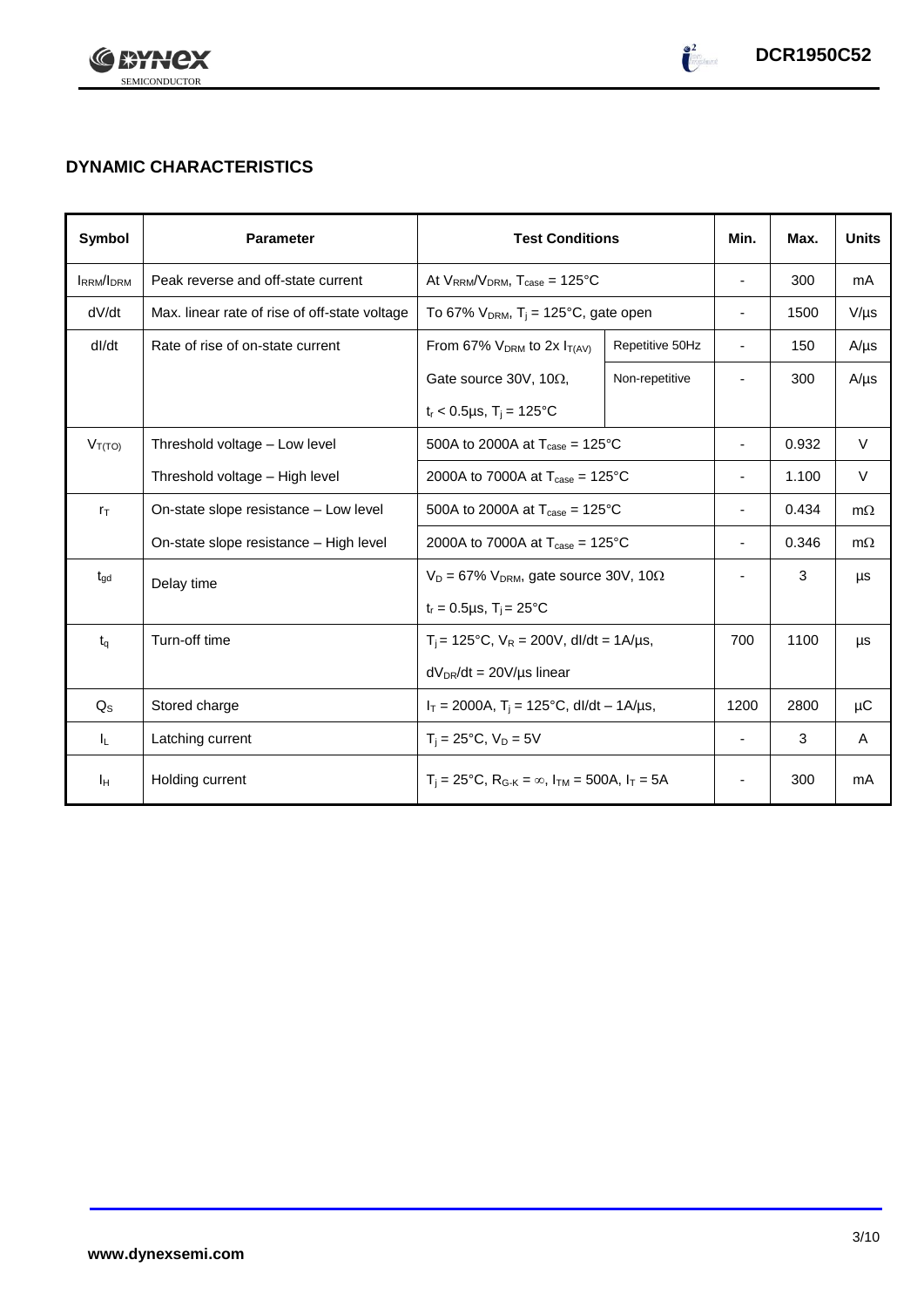

## **GATE TRIGGER CHARACTERISTICS AND RATINGS**

| Symbol          | <b>Parameter</b>         | <b>Test Conditions</b>                       | Max. | <b>Units</b> |
|-----------------|--------------------------|----------------------------------------------|------|--------------|
| V <sub>GT</sub> | Gate trigger voltage     | $V_{DRM} = 5V$ , $T_{case} = 25^{\circ}C$    | 1.5  | V            |
| VGD             | Gate non-trigger voltage | At 50% $V_{DRM}$ , $T_{case} = 125^{\circ}C$ | 0.4  | V            |
| IGТ             | Gate trigger current     | $V_{DRM}$ = 5V, $T_{case}$ = 25°C            | 350  | mA           |
| lgd             | Gate non-trigger current | At 50% $V_{DRM}$ , $T_{case} = 125$ °C       | 10   | mA           |

## **CURVES**



#### **Fig.2 Maximum & minimum on-state characteristics**

 $V_{TM}$  **EQUATION** Where  $A = -0.142705$  $B = 0.203033$  $C = 0.000358$  $D = -0.00751$ these values are valid for  $T_i = 125^{\circ}C$  for  $I_T$  100A to 7200A

$$
V_{TM} = A + BIn (I_T) + C.I_T + D.\sqrt{I_T}
$$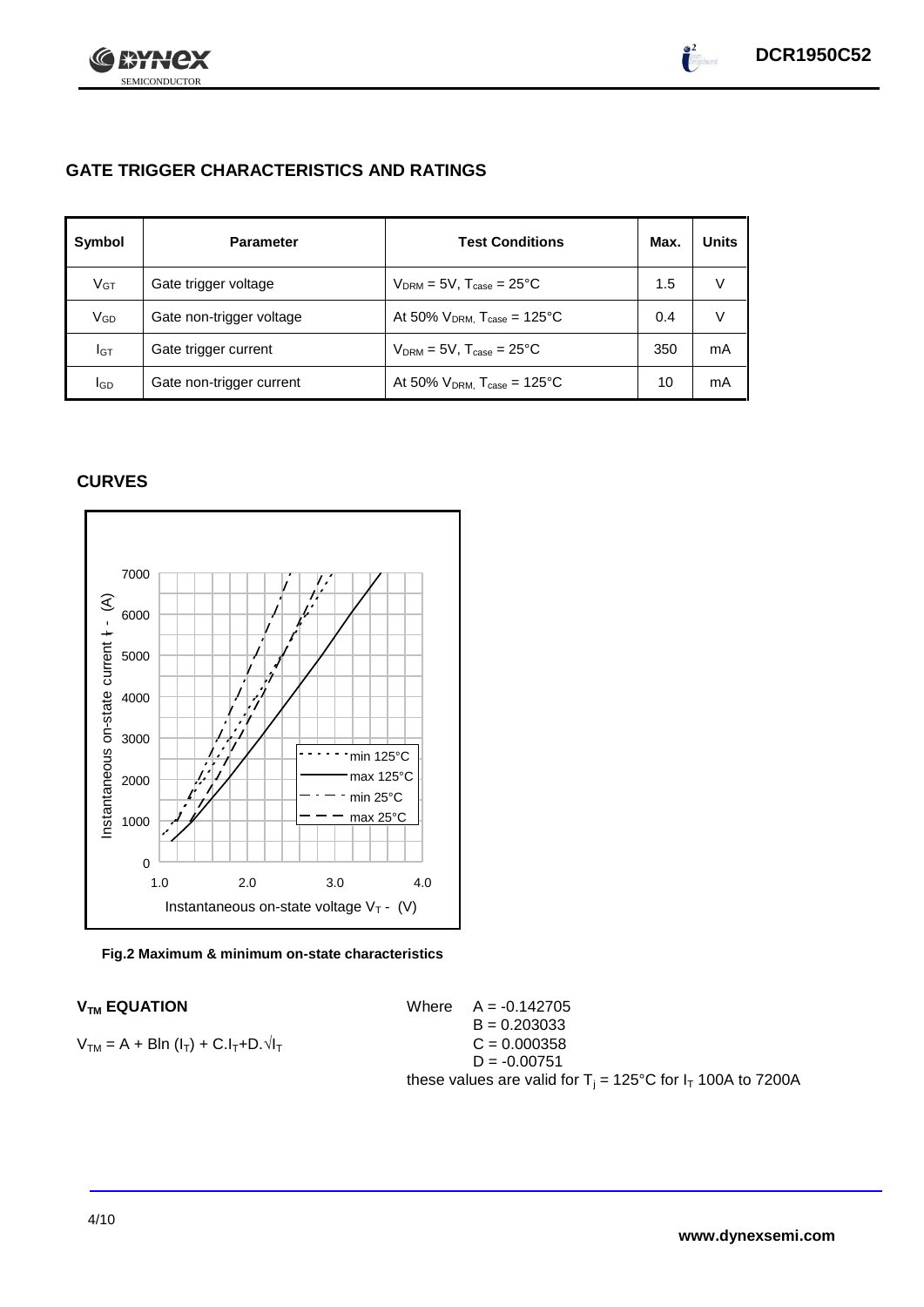



**Fig.5 Maximum permissible heatsink temperature, double side cooled – sine wave**

**Fig.6 On-state power dissipation – rectangular wave**

**DCR1950C52**

 $\int_0^2$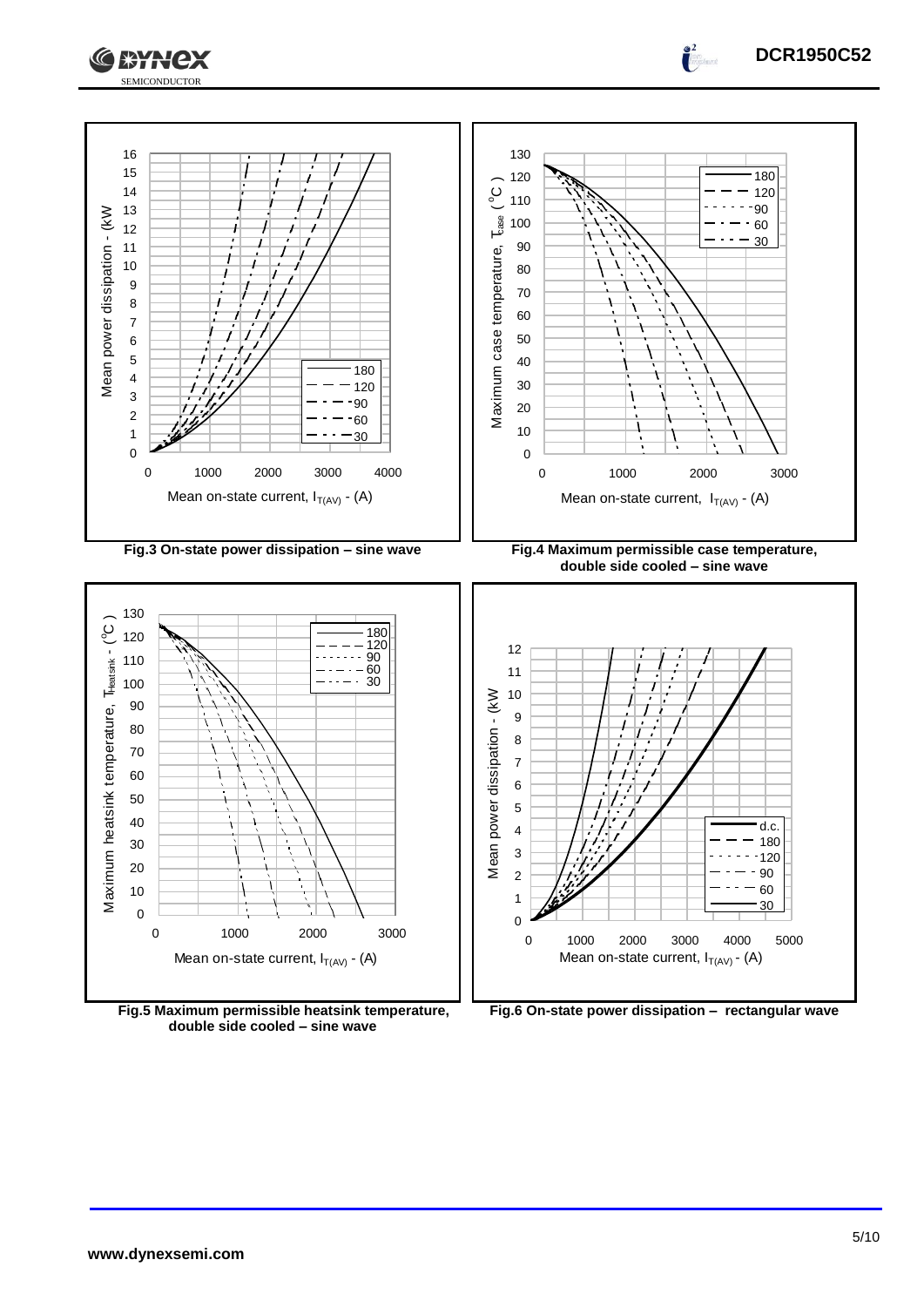









 $Z_{\text{th}} = \sum [R_i \times (1 - \exp. (t/t_i))]$  [1]

#### $\Delta R_{th(j-c)}$  Conduction

Tables show the increments of thermal resistance  $R_{th(j-c)}$  when the device operates at conduction angles other than d.c.

| Double side cooling |                     |       | Anode Side Cooling |  |       | Cathode Sided Cooling     |  |             |       |                            |
|---------------------|---------------------|-------|--------------------|--|-------|---------------------------|--|-------------|-------|----------------------------|
|                     | $\Delta Z_{th}$ (z) |       |                    |  |       | $\Delta Z_{\text{th}}(z)$ |  |             |       | $\Delta Z_{\text{th}}$ (z) |
| $A^{\circ}$         | sine.               | rect. | $\theta^{\circ}$   |  | sine. | rect.                     |  | $A^{\circ}$ | sine. | rect.                      |
| 180                 | 1.95                | 1.26  | 180                |  | 1.95  | 1.26                      |  | 180         | 1.95  | 1.26                       |
| 120                 | 2.32                | 1.89  | 120                |  | 2.32  | 1.89                      |  | 120         | 2.31  | 1.88                       |
| 90                  | 2.74                | 2.27  | 90                 |  | 2.74  | 2.27                      |  | 90          | 2.72  | 2.26                       |
| 60                  | 3.14                | 2.70  | 60                 |  | 3.14  | 2.70                      |  | 60          | 3.12  | 2.68                       |
| 30                  | 3.46                | 3.19  | 30                 |  | 3.46  | 3.19                      |  | 30          | 3.43  | 3.17                       |
| 15                  | 3.61                | 3.47  | 15                 |  | 3.62  | 3.47                      |  | 15          | 3.58  | 3.44                       |

| Cathode Sided Cooling |                     |       |  |  |  |  |
|-----------------------|---------------------|-------|--|--|--|--|
|                       | $\Delta Z_{th}$ (z) |       |  |  |  |  |
| $\theta^{\circ}$      | sine.               | rect. |  |  |  |  |
| 180                   | 1.95                | 1.26  |  |  |  |  |
| 120                   | 2.31                | 1.88  |  |  |  |  |
| 90                    | 2.72                | 2.26  |  |  |  |  |
| 60                    | 3.12                | 2.68  |  |  |  |  |
| 30                    | 3.43                | 3.17  |  |  |  |  |
| 15                    | 3.58                | 3.44  |  |  |  |  |
|                       |                     |       |  |  |  |  |

**Fig.9 Maximum (limit) transient thermal impedance – junction to case (°C/kW)**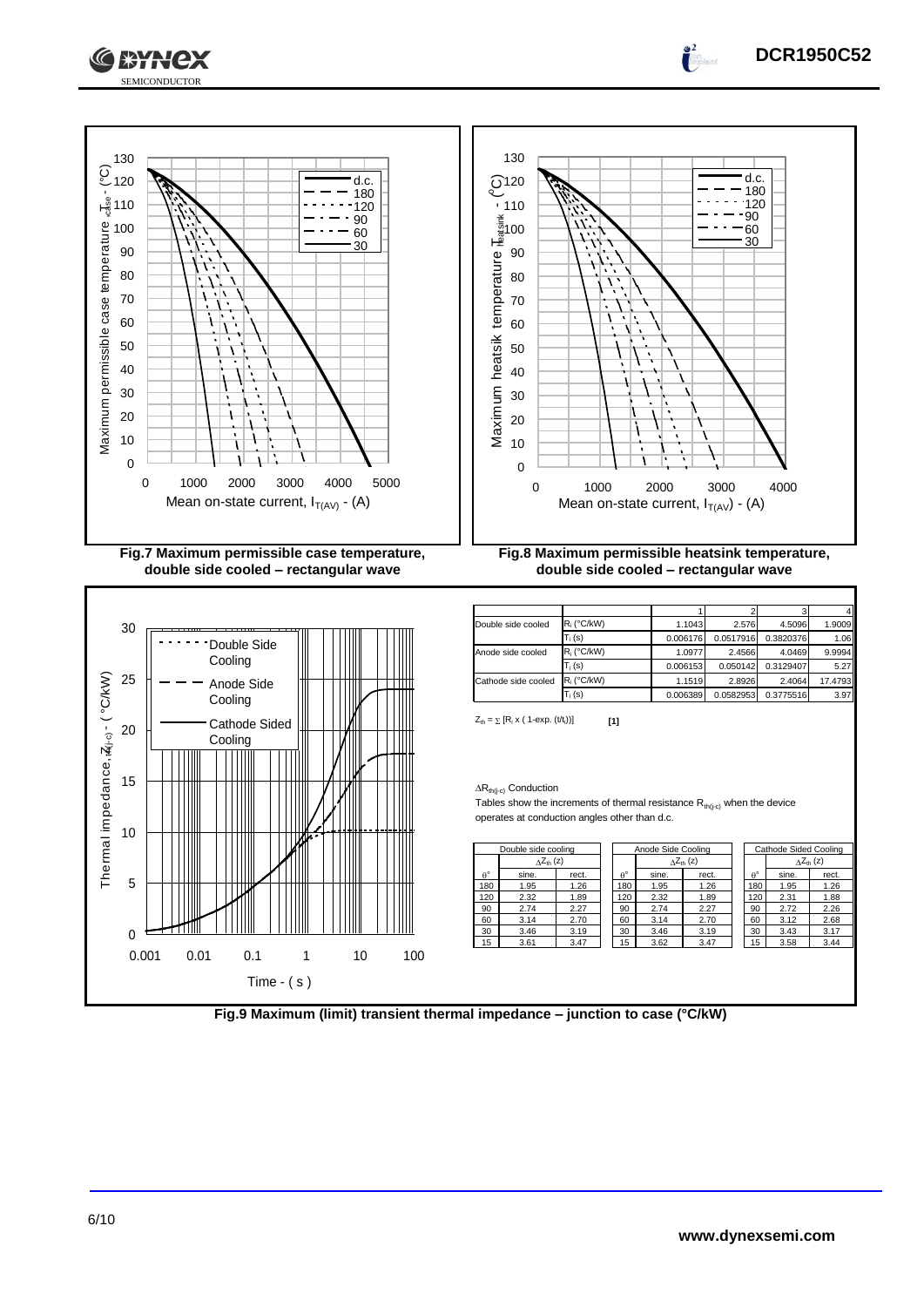



 $\int_0^2$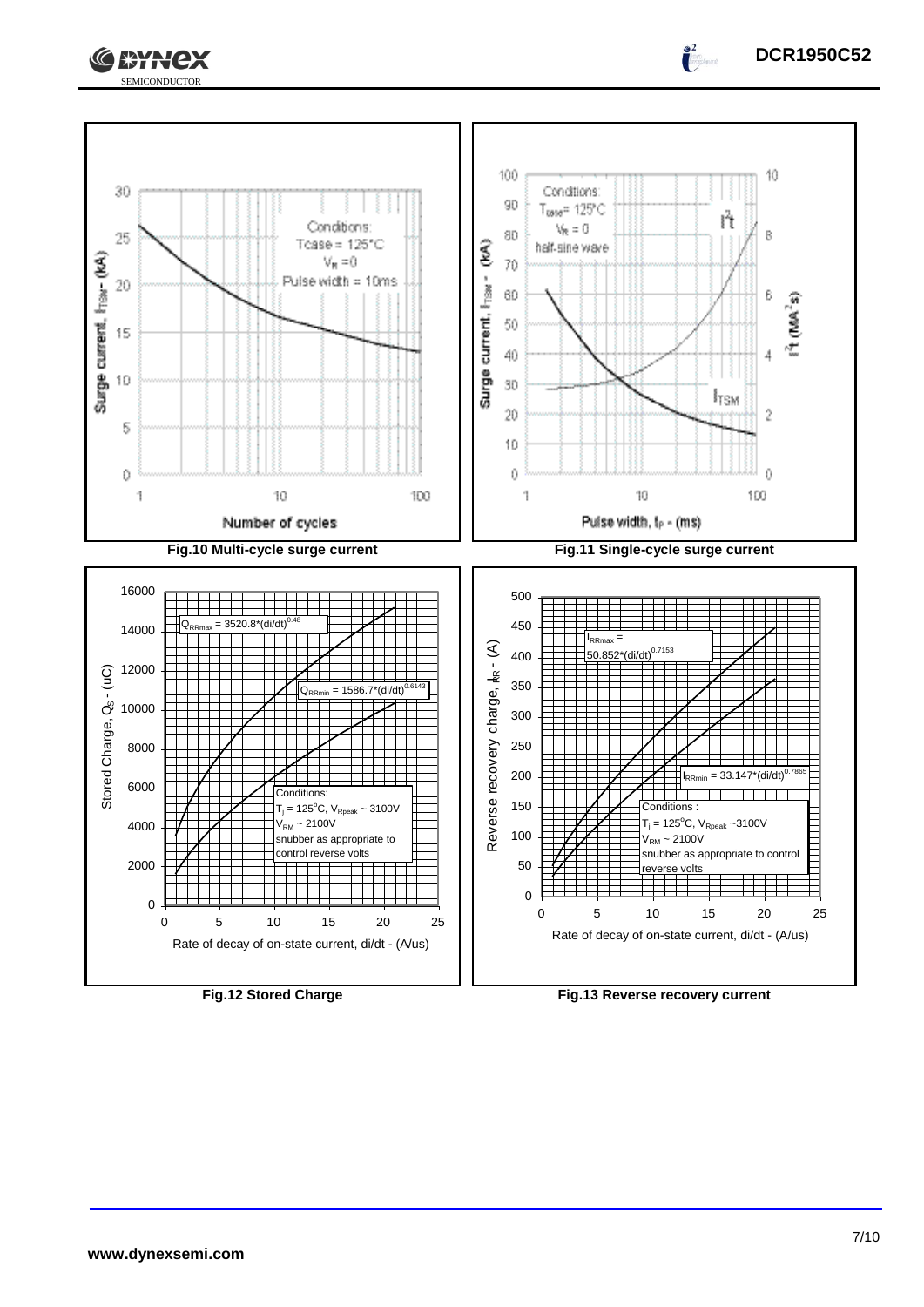

#### **Fig14 Gate Characteristics**



#### **Fig. 15 Gate characteristics**

**DCR1950C52**

 $\int_{0}^{2}$ 

**CEYNEX**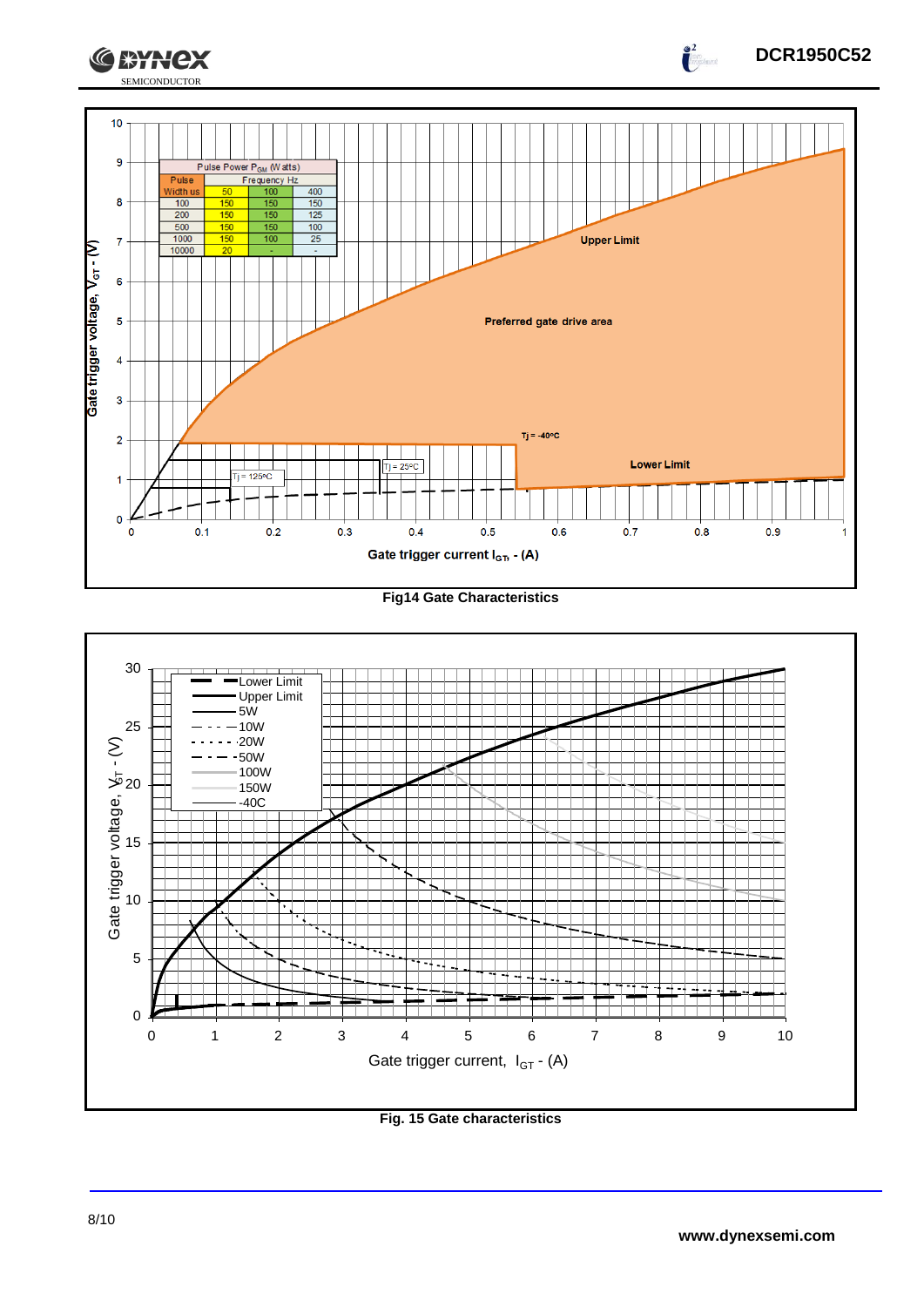

 $\int_0^2$ 

## **PACKAGE DETAILS**

For further package information, please contact Customer Services. All dimensions in mm, unless stated otherwise. DO NOT SCALE.



**Fig.16 Package outline**